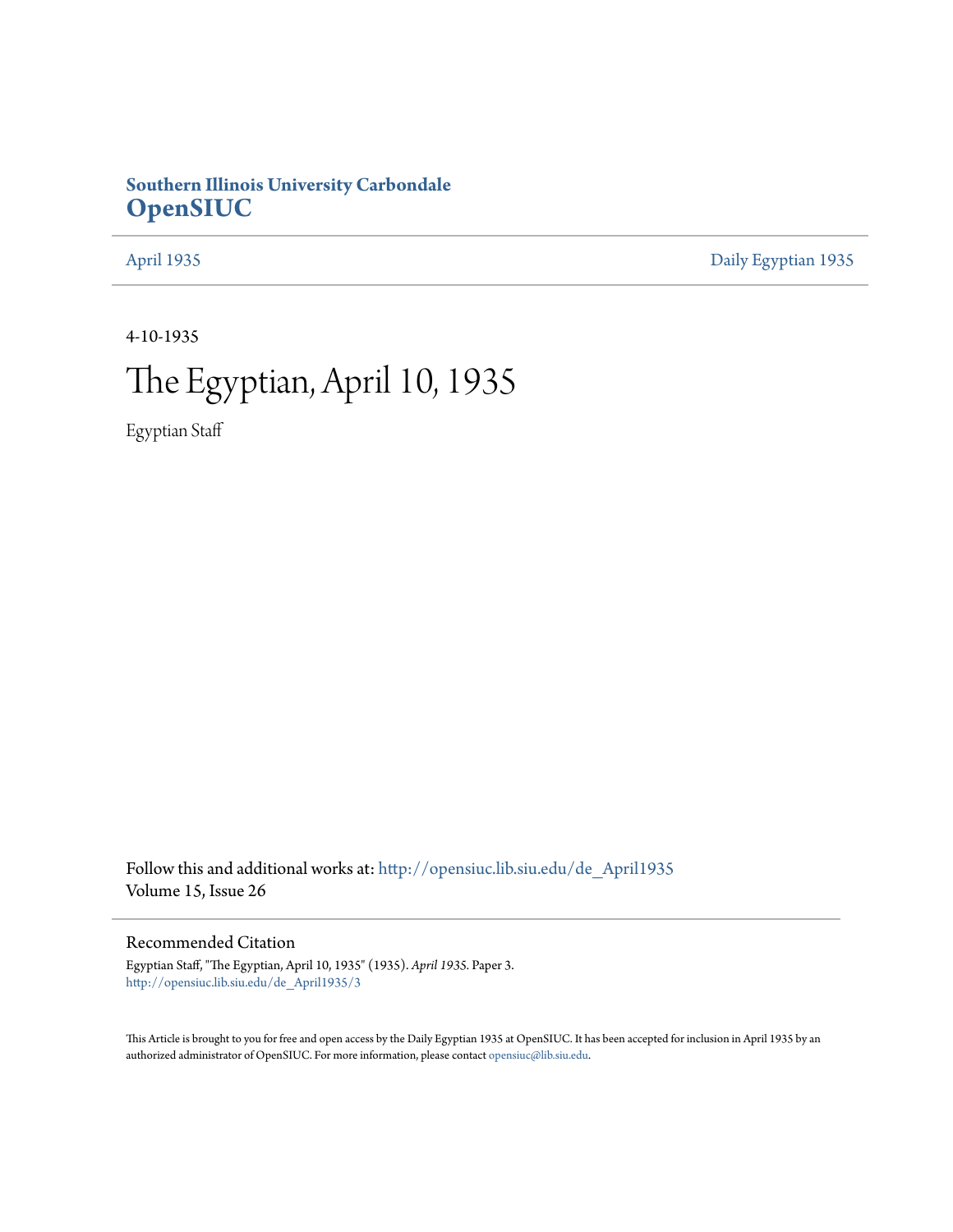

PASCHAL URGES CREDIT EXTENSION

## **FAMOUS ST. LOUIS CARTOONIST WILL** ADDRESS L.C. P.A.

**ERESS CONVENTION FIRST**<br>STATE WIDE MEETING AT **S.I.T.C. IN RECENT YEARS** 

Daniel Bishon, cartoonist for Daniel Bishop, cartonist for 'uspons countest.<br>The St. Louis Star-Times, has been a Awards were presented to the<br>selected to speak at the Friday 'papers submitted for judging in<br>selected to speak at the Friday 'the newspap this campus May 3 and 4. Mr. Class A—Redbird Notes, West pect-<br>Bishop is a cartoonist of national Frankfort. repute, his work having been reproduced widely. He will have interesting material to offer in an City. teresting material to other in a wave<br>determined considered and the solution of picturalism when he appears be-<br>Elkyilly the hundred or more college. Memorialism who are expected to mittee<br>sessenthy here for the construct Illinois.

ng press meeting<br>ng press meeting

The entire program has been<br>planned with the counsel of R. R. planned with the column of the  $K$ . At the conclusion of the general Barlow, instructor of journalism meeting, special sessions were held at the University of Illinois, and 'for particular departments condited with the Hi the Egyptian.

Discussion Plan to Be Used Discussion Plan to Be Used<br>
Discussion leader ..p 1 a n<br>
which has proved so successful in<br>
which has proved so successful in<br>
the high school press conferences<br>
conducted by Mu Tau Pi, the state<br>
president has appointed pressioner and appointed this<br>cussion from the percial sessions from the personnel of the Egyptian<br>staff. Representatives from other colleges in the state have been in-<br>vited to serve as pressiding officers.<br>The leaders a Elizabeth Apn West: editorials. Enzabeth Abn West; equorials,<br>Frances Noel and Marjoric Brown;<br>sports, Jasper Cross and Marvin<br>Lawson; business and advert@sing,<br>Harrison Eaton. Mr. Barlow will lead the dscussion in the advisers' section. He will be aided by Dr. Bover and Miss Esther Power

Beyer and Muss Estater rower.<br>
State contest entries of news-date, and Elkville.<br>
spapers are due April 15. It is<br>
probable that the Egyptian will Commerce Club probable that the Egyptian will enter the enterpretent of the fifteen divisions of the contest, the judges of which are instructively in the school of properties. Mr. Barbor of Illinois. Mr. Barbor will present nimous. mi. Digitow with presentatives of<br>publications at the final business<br>session following a luncheon at<br>Anthony hall on Saturday, May 4.

### Little Theatre Presents Play At Carterville

attendance is expected. These interests in the page of the sected was presented by members of the cub, and who we not members of was presented by members of the cub, and who would like to Little Theatre group to let  $\mathcal{L$ 

nast monday morning.<br>
Members taking part in the cast<br>
were as follows: Mr. Sneed,<br>
Henry Hitt; Miss Irony, Kathryn Neibert; Mr. Ruler, Gasaway Bov-<br>Snet; Mrs. Pancil, Lois Keller; Mr.<br>Inkwell, Edward Mitchell; Mr. Inkweli, Edward Mitchell; Mr.<br>Irony, A. R. Thomas; Mr. Would-<br>by, Ernest Brashear.

The Pot Boiler was directed by Lois Boyle

At Press Conference From High Schools

**Forty-four Register** 

 $\begin{minipage}{0.9\textwidth} \begin{tabular}{l} \textbf{Forty-four students represented at}\\ \textbf{in second annual high school con-1} \\ \textbf{fexence proposed by Mu Tau Pi} \\ \textbf{and held on this campus Friday}\\ \textbf{The conferenew axis open to all}\\ \textbf{The conferenew axis open to all}\\ \textbf{The second tree was open to all}\\ \end{tabular}$ tiguous counties.

Class B-Monitor, Carbondale. Class  $C \rightarrow Wigwam$ , Johnston

Flirville.

Members of the executive committee for the coming year were<br>elected at this time also. They are Jennie Rose Simmons, Benton; are Jennie Rose Simpi<br>James Bryan, John<br>Georgia Hess, Elkville. Johnston, City;

sections:<br>
Ceneral News-Presiding offici-<br>
er. Eileen McNeill; discussion<br>
leader, Elizabeth Anne West; Fea-<br>
tures and editorials, presiding of<br>
ficer, Marjorie Brown; discussion<br>
ficer, Marjorie Brown; discussion The control of the control of the control of the control of the control of the control of the control of the control of the control of the control of the control of the control of the control of the control of the control

Benton, Johnston City, Carbon

# **Plans Big Meeting**

The Chamber of Commerce will<br>start the new term with a big<br>meeting April 11. All the mem-<br>bers are urged to be present as it bers are urged to be present as it Even then the fell destroyer was<br>is expected to be one of the meat  $\sim$  concerned beneath the roof.<br>important meetings of the year. There in stealthy silence working<br>The Chamber of Comme

Miss Gladys P. Williams spoke<br>on the Evolution of the Madonna<br>as a Figure in Italian Art at the Newman club last Tuesday, Betty McElhattan gave a magazine ro There were several visitors at the meeting.

AS BEST INFLATION POSSIBILITY

By Elizabeth Anne West "Extension of credit is the best Extension of create is the best<br>inflation possibility at present,"<br>Dr. Elizabeth Paschal.4 professor of economics from Euroka College i of economics from Eureka College,<br>told members of A. A. U. W. at<br>their meeting last week at Anth-<br>ony hall. "The American banking<br>system now has much credit that<br>is not being used. When business is not being used. Vietnames the covers more completely this extension of credit plus increased<br>velocity of currency should give the country a good inflation pros-

....<br>De Rooshal asloeted these two Dr. raschal selected these two<br>inflation possibilities as the bright<br>est ones from a list of six, which included, in addition to the two Class D-E. C. H. S. Bluebird, mentioned, the further decrease of mentioned, the further decrease of<br>the amount of gold in the dollar,<br>the fioating of bonds, silver infla-<br>tion, and pure greenback inflation.

In discussing these minor possi-<br>bilities Dr. Paschal pointed out<br>that the bond inflationary possibility is no larger than the amount

perity and have much credit, they would like to lend. But they can't

Normal Building Destroyed by Fire

shares neighborhood Elixulie to [certainly known. The flames did steel."<br>
preside next year, and Miss Alice [their crucl] work throughly, [ The [livrary was on the fourt]<br>
Hey of West Frankfort to lead the [whether, as so

dent to the jamior's lantern."<br>
The first started in the catterinal polyton the time is valid to the<br>
Denti by the time it was discovered, it was beyond control. F. M. Alexander,<br>
and and result of the started in the star

Herrin and West Frankfort high resistance all too late."<br>
is chools to attend this metching, and Students Work to Save Equipment was<br>
a very interesting program has The school's fire equipment was<br>
been arranged for them. seem unt the burning countries and all efforts were turned to-<br>ward saving the furniture and<br>books. President Allyn was parbooks. President Allyn was particularly interested in saving the eight thousand volumes in the library, while other students and teachers directed the removal of ent. The Souvenir teachers directed the removal or<br>says, "Pishos and organs were quickly lifted to sturdy shoulders<br>and organs were quickly lifted to sturdy shoulders<br>and carried down the broad stair-<br>ways and to safety as if the force<br>of g niano was lost-that belonging to

expand loans unless business bor-<br>rows, which it won't do until it<br>can see profits forthcoming."<br>"But what is inflation itself

worth<sup>97</sup> ...<br>.. Paschal answered her ∷ Dr. Paschal answered her own<br>question with the statement that<br>inflation could be very dangerous.

onable and desirable."<br>Granting that the final settle-<br>ment of the gold standard would

The stabilization at this time." An athletic feature of the week<br>
This stabilization at this time." An athletic feature of the week<br>
This istement involved the ex-will be the annual Faculty-Senior<br>
planation that too hasty putting up the price level and be-<br>cause gold in excess of the amount needed for reserve showed a short-

### Victor Randolph **Chosen President** of Latin-Americans

New officers for the Latinperty and nave much credit, they cofficer<br>is for the Latin-<br>would like to bend. But they can't a merican club elected at the meet-<br> $\mathbf{KAPPA}$  PIH  $\mathbf{KAPPA}$ , TO MEET ing last week are president. Victor<br> $\mathbf{Kappa}$  Phi  $\mathbf$ 

maidens young and frail, and<br>fair.

(Continued on Page 4)

# **Begin Planning** For  $60th S. I. T. C$

Work on the plans for the six-<br>tieth annual S. I. T. C. commence-<br>ment will begin soon, and the sev-<br>eral activities of senior week will<br>be outlined. Dr. T. W. Abbott is: ۱Ā chairman of the Graduation Comchairman of the Graduation Committee, who has charge of preparations for the graduation week.

inflation could be very dangerous, a Woons for the graduation west.<br>
"Yet mild inflation has a definite  $\beta$  The commencement exercises<br>
pickup as far as business is con-<br>
| will be June 7 and the bencalaur-<br>
cerned. Cont

be an intermedical affair, Dr. Pasi-ing the pergeam will contribute and conjectured about the future coming until after mid-spring. Will go off the standard and for the graduation period has a life of the standard and for Definite announcement concern-

of constructing manually the his-<br>tory of the stage. At the end of<br>the six weeks, when the project is<br>completed, six minitare stages<br>will be ready for exhibition in the<br>kill be ready for exhibition in the<br>Art Room. As a pl moderns

Miniature stages being lance; Modern, Edward and Everett Mitchell

The ancient Greek stage was a The antent triers stage was a year or the class or<br>inferior circle out in the open. After a address will probable<br>time, crude stone benches were a member of that quest<br>on it, and a boxide dressing ready known that it of<br>tr

more elaborate. Besides the innovation of a<br>painted back drop, the German<br>stage was characterized by the procenium arch. The  $W_{\#}$  stage was one of the most in  $W_{\text{aqcor}}$ stage was one of the most inter-<br>esting. One wagon often support-<br>ed three platforms, each platform<br>representing a different act in the

play. The Globe Theatre is perhaps<br>the best example of the Elizabeth-<br>an stagecraft.

These miniature stages will be<br>permanent exhibit of the Art a permanen<br>department.

# **Agriculture Club**

contest

It was completed in January and Virginia Hueting spoke to the classes were held there. Instead Y. W. C. A. last night on the His- of being plastered die walls were tory of the Hebrews. Next Tueon Civic Problems.

## **GRADUATION WEEK** Commencement ALUMNI BANOUET **PLANS UNDERWAY**

 $\overline{\overset{\sim}{\mathbf{N}\circ}$ . 26

L U M N 1 ASSOCIATION<br>BEGINS REVITALIZATION;<br>GRADUATES INVITED

All graduates of Southern Illi. All graduates of Southern Illi-<br>nois Teachers College are invited<br>to attend the alumni banquet to<br>be held on the campus during<br>graduation week. The chief graduation week. The chief theme of this year's meeting will be the revitalization of the Alumni<br>be the revitalization of the Alumni<br>Association. The group will also<br>consider the possibility of holding<br>its meetings during

Arguments were discussed<br>at a committee session Saturday<br>morning and plans will likely be<br>completed at a second meeting tonight. Those who are working arous one or equations are out detailed plans include the or-<br>considering social and group funce. facers of the established Alumni<br>for the last school week. Association, Frank Bridges, president and group of the week-, de

resentatives of each class, who will in turn contact as many of their class<br>mates as possible and use use the algorithm of their class<br>mates as possible and the banquet.<br>The aim is to encourage attendance competition anong

The graduating classes of this The graduating classes of this<br>year are encouraged to attend the banquet. In an address on the<br>senior class program to be given<br>soon, Elmey Holsbouser will 'ex-<br>plain the general plan of the Al-<br>unni Association to the stu **hody** 

body.<br>
Tentative plans for the ban-<br>
Tentative plans for the ban-<br>
lections and two or three brief<br>
pep speeches one of which will<br>
likely be made by a member of Munitaire stuges being con- que program include musical se-<br>structed by members of the class- hectoins and two or three brief<br>next Check stage, Robert Cham- pep speeches one of which will<br>next- Greek stage, Robert Cham- pe atives of former graduating class

.<br>Since this marks the reunion since this inarist the reunion<br>year of the class of 1905 the chief<br>address will probably be given by<br>a member of that class. It is already known that former students now living in California and New

### of a District Highs Compete in Music **Literary Meet**

Fifteen schools of Southern Illi-Fifters rehood of Southern III;<br>
Fifters rehood in the annual di-<br>
nois participated in the annual dis-<br>
school Music/and Litterary Assoc<br>
into held of this campus Friday<br>
and Saturday, April 5 and 6. The<br>
first awards we this contest will be allowed to expose win to answer to participate in the state contest which<br>is to be held at Normal, May 1-6.<br>Friday evening one-act plays<br>were given by six schools in the Shrvock Auditorium.  $Dv$  Quain Strycock Auditorium. Du Quoin, and Dippo had the<br>
Winning plays. Du Quoin present-<br>
Winning plays. Du Quoin present-<br>
|ed "The Valiatt," Granite - City<br>
|gave "Marching Men," and Dupo<br>
|enadted "Cabbages." These three schools will be entered in the state

contest.<br>The music and speech contests<br>were held in the Auditorium and<br>in the New Chemistry building<br>Saturday morning. Dupo, Granite<br>Saturday morning. Dupo, Granite<br>Presented and placed in nearly<br>every event they entered. lectual meet were Nashville, Centralia, Marissa, Highland, Carlyle Anna-Jonesboro Zeigler. Athens, Christopher, Mounds, Car<br>mi, and Mascoutah.

All members of the editorial All members of the editorial<br>staff of the Egyptian are re-<br>quested to meet for special ses-<br>sion in the Egyptian office at<br>4 o'clock today.

"Honor, too, those noble women-Fair,<br>
Ving with their sturdy brothers **Carl Meis to Head**<br>
in heroic actions there."<br> **A** griculture C Faculty and Students Ren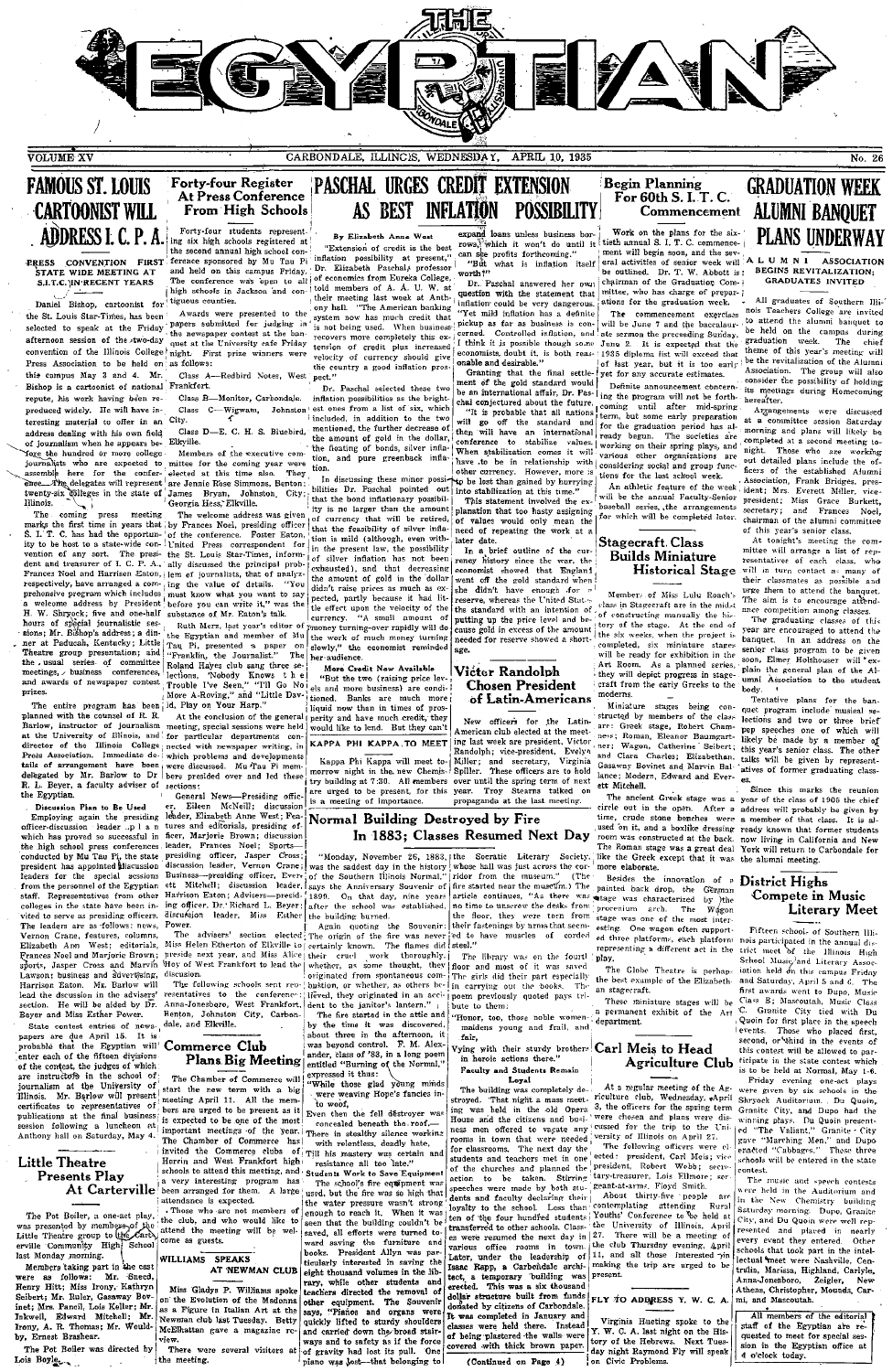PAGE TWO

**tecy Sears** 

Charter Member Illinois College Press Association

Entered as second class matter in the Carbondale ost Office under the Act of March 3, 1879.

### **EDITORIAL STAFF**

| Associate Editors  ELIZABETH ANN WEST, VERNON CRANI |  |  |  |  |  |
|-----------------------------------------------------|--|--|--|--|--|
|                                                     |  |  |  |  |  |
|                                                     |  |  |  |  |  |
|                                                     |  |  |  |  |  |
|                                                     |  |  |  |  |  |
|                                                     |  |  |  |  |  |
|                                                     |  |  |  |  |  |
|                                                     |  |  |  |  |  |
|                                                     |  |  |  |  |  |
|                                                     |  |  |  |  |  |
|                                                     |  |  |  |  |  |
|                                                     |  |  |  |  |  |

REPORTERS AND SPECIAL WRITERS PRODUCTS. ELEMENT PRODUCTS AND SPECIES WANTERLOW WINTERS MATHEM WINTERS MATHEM WINTER CALLOWAY, NEEDRA GOGGIU, CHARLES MATHEM FOR STATES MATHEM SON, MARION RICHARDS, VIOLA CRIM, JENNIE LEWIS, LANGDON, EVELYN MILLER,

COMPETITORS<br>Elmer Holshouser, Garold Sanders, Robert Chapman, Don Evans,<br>Dick Baggott, John McDonald, Anthony Venegoni, Loyal Compton.

# Associated Collegiate Press

| シークロッション コンハナト |  |  |  |  |  |
|----------------|--|--|--|--|--|
|                |  |  |  |  |  |
|                |  |  |  |  |  |
|                |  |  |  |  |  |
|                |  |  |  |  |  |

It is not out of place to call again to mind the rich<br>heritage the negroes have given American music. Their continuition is a distinct and lasting one in this field. No<br>continuition is a distinct and lasting one in this fi ica two centuries ago.

Today, as the world casts about for security, and for<br>a rebirt of the old cultural beauties of a few decades ago,<br>these examples of artistic expression come as a refreshing<br>breath of air to a fog-filled atmosphere. They ep courage and hope.  $\mathcal{R}^{\mathcal{A}}$ 

The Egyptian offers well)deserved congratulations to<br>that great race with the SouMthat sings in face of unsur-<br>mountable trouble.

### THANK YOU, MR. McINTOSH

Anybody who has found it necessary at one time or<br>another to sit "seven leagues" away from the stage and<br>under the balcony of the Shyock Auditorium to the tune<br>under the balcony of the Shyock Auditorium to the tune<br>tures

S. Methosh that amplifiers be installed.<br>This year has seen the inception of an Entertainment<br>Course, the continuance of Friday chapel programs, the<br>organization and development of a campus Little Theatre,<br>and the pair an

Either the use of two side amplifiers or one, centrally placed, would be a decided improvement over existing accoustic conditions.

### ALMOST NO SOAP

The soap problem in the rest rooms of this campus has<br>become serious. The students were very patient in the<br>fall term when<br>the time school of the time of the time of the time of the time. Some complained, but as a whole th

Therman were not yet accusume to uner uncess.<br>In the winter term they smiled triumphandly when<br>they saw that the containers were filled. But after using<br>the soap a few times they unred away in diagost. Aside<br>from being a m

ILL i NOISIN' **AROUND** Sir Hairy Toad, Eatadoor of the April 1st edition of the Western Courier, has been chosen by Joseph Pulitzer. Jr. to head the Joseph Pulitzer, Jr., to head the from the roll and will not be eli-<br>St. Louis Post-Dispath for the gible for spring plant rrows.<br>Coming year... Or might as well  $\Box$  F. C. H. Cramer will give a<br>have been chosen after the boards and directors were actually  $\begin{bmatrix} 1 & \text{in} & \text{in} & \text{in} \\ \text{raiding} & \text{Maccomb} & \text{in} & \text{self} \end{bmatrix}$  the acterns, carloads of them with Marjorie Brown, streamers reading. "A school and Betty Berry.<br>teacher or bust," ... "Seni line-a streamline<br>which ended thus:

which ended thus:<br>Headlines are pointed in front<br>Just as the latest type of car while<br>the main story can come to a<br>point vertically and at the end<br>have a more rounded<br>effect or else.<br>somewhive

effect or eise.<br>
something.<br>
New York Symphony Orchestra<br>
New York Symphony Orchestra<br>
would play for the Homecoming<br>
dance next fall.<br>
By way of explanation it was<br>
an April Fool's Edition.

4. The University of Illinois (1986).<br>
1167 FERA received an average experience of Theorem STAR received an average of 314.94 plus for the month of the Helian Chapter of The Endeaper of Star Louis Rey" and "The Woman of An

Reamy:<br>Shivering, icy and naked,<br>Stripping the world of its galety,<br>Taking from the light, its bright-

ness, Showing friend to be enemies

Making a scratch into open<br>wounds,<br>Torn and bleeding,

Reality! eold, and heartless. Cruel. Cruel, cold, and heartless,<br>Devouring romantic love,<br>Changing it to Hell and hatred,<br>Shattering lovely dreams,<br>Pulling hopes and plans to a heap<br>Of wretched future.

Reality!<br>
Traitorous and decoirful,<br>
Taking forever one's best,<br>
Temping always the worst,<br>
Temping, then destroying.<br>
Lenving, one's mind burned—<br>
Black and scarred.<br>
... the to contact you Gay<br>
... the contact you Gay<br>
.

through the editors?

Among the columns we must<br>nention the Political Panorama of mention the Political Panorama offsical<br>Roy Wilson, Charleston and Opin-<br>ion Parade of Paul Meadows at<br>McKendree. These shall not be<br>written in vain, for soon you may<br>expect excerpts from the two columns in Illinoisin Around.  $T<sub>het</sub>$ are good stuff!!

The final table is set; The inevitable feast awaits.<br>I am toastmaster to all.... I am death. Arthur Franks, Jr.

**BEREADARA BERTA** 

ï

All members of the Zetetic society must have their dues paid<br>in full by one weak from today.<br>In full by the depend<br>oftenwise they will be dropped<br>from the rolt and will not be eli-

Zetetic Members

THE EGYPTIAN

and Betty Berry. met laatt were elected for the solution were leaded for the spin of the spin star and the following term is president, Anna Lee Morer; scentery, several dent, and the spin since the spin since the spin si appointed to plan a spring dance.

## **BOOK REVIEW**

eg in his youtu, although she due<br>not have will hove the lower of the history of a man who,<br>because he would convert and<br>theoremore and the story of a man who,<br>because the friendabile and respect of<br>loss the friendabile an

nove

LOST Brown and yellow fountain per<br>(glass point) lost by Alice Kell.

George Young First Class Hand Laundry

**APPLICATION PHOTOS** Printed Off Your Frames and Moulding<br>Made Up to Order

**Studios** 

**City Creamery Pasteurized Products** 

PHONE 90

### **REFLECTIONS** BY F. S.

Very good Something everybody Liked As well as

Understood But now the campus Societies.

Are growing very Stale.

When asked: "Will you get up  $A program?"$ <br>The answer is: NO SALE!"

These are the last These are the rail<br>Twelve weeks<br>For most of us,<br>Until the coming

So why we can't Have some programs<br>Some that Will interest

ÄII Heaven's My Destination, By The Contract of the Harper and Brothers. 1935. [Mbrary, 1976] Ancient and colories<br>An occasional<br>Time<br>Twining up the side<br>A building.<br>Built to harbor



### Over H. & M. Store  $... 39c$ Suits ................ ..<br>Hats 30. . . . . . . . . . . . . .

Ladies Suits<br>Ladies Swag. Suits 89c<br>Called for and Delivered<br>Phone 520

Whether it's for bus-

fine drinks, and per-<br>fect service all in a

University Cafe

DINE AND DANCE

A musical program featuring a<br>tap dance by Palucia Weir and<br>vocal solos by Frank Phillips and<br>Jane Goodwin will be presented<br>by the Socratic society tonight. The program last week consisted of a reading by Mussette Cary,<br>ed of a reading by Mussette Cary,<br>a saxaphone duct by Ozello Schamisseur and Grace Hall, and a<br>misseur and Grace Hall, and a

Musical Program

Socrats to Offer



Frances Middaugh, Metropolis, and Kathryn Rush, Carbondale, were formally initiated last Wednesday night.

mesony mgn.<br>The annual Founder's Day ban-<br>quet will be held Saturday night,<br>April 13, at the Roberts Hotel.<br>The mothers' club will be special<br>guests. Following the banquet, the alumnae club is giving a dance

### DELTA SIGMA EPSILON

Jean Martin and Margaret Mis-<br>kell, Carbondale; Kathryn Tunks. ville: and Aledine Shoemaker Senevine; and Ateune Shoen<br>East St. Leuis; were formall<br>tiated Sunday morning, foll<br>probation week.

The Mothers' Day dinner will be<br>given Sunday, April 28, at the<br>chapter house. At this time the<br>Mothers' club will hold initiation.

### CHI DELTA CHI

Lowell Hill and Edwin Etherton were formally initiated Monday nicht.

May 10 has been set as the date<br>f the spring dance of the chap ter.

### KAPPA DELTA ALPHA

ARTH DELIA ALTHA<br>
1. M. Pierce discussed Jewish<br>
1. M. Pierce discussed Jewish<br>
1. Highs fracterity. Mr. Pierce was<br>
1. Alpha fracterity. Mr. Pierce was<br>
1. One of the speakers for the month-<br>
1. Declare course.





209 W. Monroe Street<br>Carbondale, Ill.

C. Cliff Grindle

321 S. Illinois Ave. ,,,,,,,,,,,,,,,,,,,,,



# **Urged to Pay Dues**

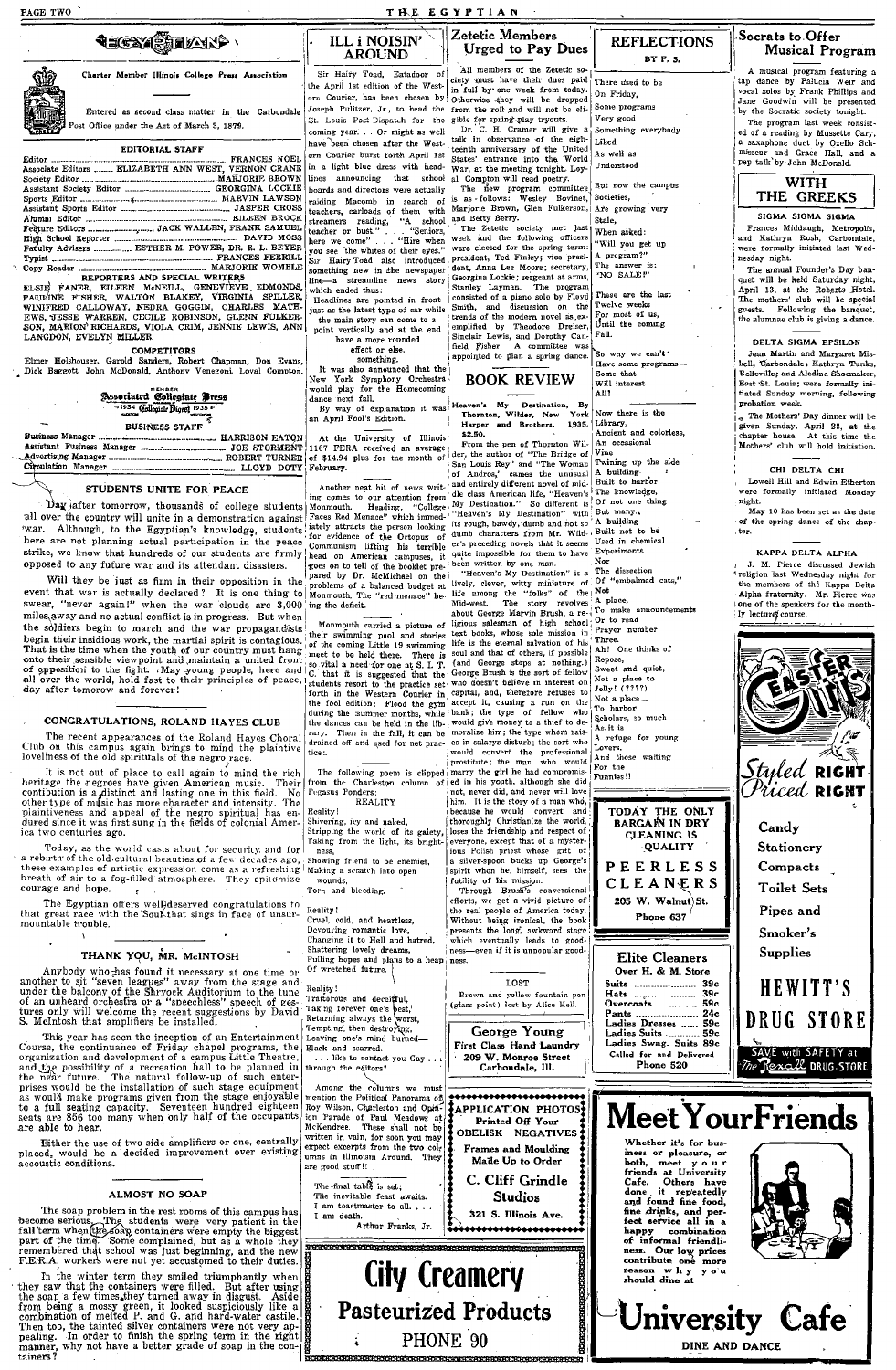THE EGYPTIAN

## **Sports Slants**

The fine turn-out for the boxing and wrestling finals was most gratisty<br>ing. Besides the funancial as-<br>pect, there was the fact that the athletes weren't wasting results of<br>the long training before menty seats.<br>Ong trainin

715 South Marion furnished six of the eighteen championship finalists, and four were victorious.<br>Russell Shaver, Harrel Hayes, Nor-Russell Shaver, Harrel Hayes, Nor-<br>man Massie, and Laverne Best<br>were winners, while Gerald Shaver<br>and Glenn Patton were defeated.<br>The 160 pund wrestling final be-<br>tween Gerald Shaver and Harrel

The 160 pound wrestling final be-simon word with the Morona circles. The points of the main of the main of the main of the main of the state of the state of the state of the state of the state of the state of the state of

College Baseball League Batting Averages  $[10pt] \begin{tabular}{|c|c|} \hline & & (MONOND) \\ \hline \hline \hline & 1 & 0 \\ \hline \hline & 1 & 0 \\ \hline & 2 & 0 \\ \hline & 3 & 0 \\ \hline & 4 & 0 \\ \hline & 5 & 0 \\ \hline & 6 & 0 \\ \hline & 7 & 0 \\ \hline & 8 & 0 \\ \hline & 9 & 0 \\ \hline & 1 & 0 \\ \hline & 1 & 0 \\ \hline & 1 & 0 \\ \hline & 1 & 0 \\ \hline & 1 & 0 \\ \hline & 1 & 0 \\ \hline & 1 & 0 \\ \hline & 1 & 0 \\ \hline$ (MONDAY MORNING)  $\frac{AB}{2}$ E

Gene Trini, stocky Hunky Dory<br>center fielder, has probably resolved to leave courtesy and helpful-<br>ness on the sidelines in his next<br>game. The other day he was on third base as a result of his single and a felder's choice when a and a fielder's choice when a play<br>at the bag was made for him. The<br>third baseman dropped the ball,<br>and Trini, very kindly stepped off<br>and priced it up. The infielder<br>promptly tagged Mr. Trini, and state proced in the matter promptly tagged Mr. Trini, and promptly tagged Mr. Trini, and the simple the state of the simple promptly the state of the streame. View transhes apply the state state state state state state sta

Five umpires saw duty in the sive umpires saw duty in the<br>game last week between the Pur-<br>ple Raiders and the I Tappa Kegs.<br>And not a pop bottle thrown!

Recently Mac uncovered an old Recently Mac uncovered an oldinary measure of 8. L. T. C.'s first transitional measure of 8. L. T. C.'s first transition with the meat was a triangular cannot with Washington, McKendree and Southern computing. The St. Loui

 $\frac{1.00}{1.006}$ 

 $1.00$ 

 $\frac{1}{100}$ 

66  $.66'$ .<br>BR  $-66'$ 

Ladies' Plain Coats, Cleaned and Pressed

Ladies' Swagger Suits, Cleaned and Pressed ....

Ladies' Dresses, Cleaned and Pressed ...............

Overcoats, light weight, Cleaned and Pressed.

Ladies' Skirts, Cleaned and Pressed ................ 25c Ladies' Plain Suits, Cleaned and Pressed

Any Garment in by 9:00 a.m. May Be

Had the Same Afternoon

ONE DAY SERVICE

PRINCE

"WHO KNOWS HOW"

Phone 372

**SOUTHERN HOME TRACK OPENER** WITH MACOMB

PAGE THREE

**ATURDAY'S DUAL MEET**<br>WITH WESTERN TEACHERS<br>TO OPEN NEW TRACK

Macomb Teachers' track team<br>will be the guests of the Southern win be the guests of the Southern<br>cindermen Saturday afternoon in<br>the Maroon's first encounter at<br>home this season. This meet will the Matron's first encounter at home this season. This meet will<br>also mark the first contest held on<br>the S. I. T. C. new athletic field.

Les U. 1. 1. C. new admedictment.<br>Last year the Western team was<br>defeated by the Linglemen 91 1-6<br>points to 39 5-6 points. Altogeth-<br>er the upstate team won only four er the upstate team won only four the<br>first places. Galloway, Macomb<br>star last year, will probably compete Saturday in the 220 and 440<br>yere Saturday in the 220 and 440<br>yard dashes which he won with<br>ease here last year.

ease nere last year.<br>Conklin in the pole vault and<br>Coon in the mile, were the other<br>winners for the Macomb team.

Com in the mile, were the other communistance of the strong is strong as last year, is optical and the time<br>is strong a last year, is optically discuss the strong term is<br>determined time to the strong term of time strong represent the Maroons in the pe Routhern's entries in the  $\sim$ vault. Southern's entries in the javelin will probably be Aiken and Gouriey, who have been throwing the spear over 160 feet in prac-

tice.<br>The disrus event, which had<br>All Marry Bauder, only one candidate, Harry Bauder, at the start of the season, seems<br>to be well taken care of now as<br>Tom North, Deason, and Russ Em-<br>ery, who are throwing the plates<br> $\exp$ , who are throwing the plates<br>over 110 feet. North an

## **NOTICE** NOTICE<br>Class debate try-outs will be<br>held Monday night at 7 o'clock in<br>Strut and Fret room.

35.

 $20<sub>c</sub>$ 

35c

**55c** 

**85c** 

556

 $55c$ 

554



### **Early Favorites DORIES DEFEAT** In Baseball Loop To Clash Today

THE SCHEDULE Wednesday, April 10 - Old<br>Field, Y. M. C. A. vs. Monk-<br>eys. New Field, Hunky Dor-New Fierd,<br>vs. K. D. A. 

**TWO CHAMPIONS** 

**REPEAT IN BOXING** 

HOLLIDAY AND R. SHAVER<br>WIN FEATURE BOUTS;

LARGE CROWD ATTENDS

Finals Results

Wrestling: 125 pounds, Mas<br>threw Westwood: 138

Wrestling: 125 pounds, Massie the re we Westwood; 136 pounds, Naspurdise pounds, Reed won over Biloti; 145 pounds, Hayes defeated G. Barrell, Parton, time advantage; 160 blancer, time advantage; 157 pounds, Asset provider

.<br>Two 1934 champions retained Two 1934 champions retained their crowns as the seventh annual Boxing and Wrestling Carnival finale was held last Thursday night. The tournaments, staged in the meaning for the sport of the sport crowd in the history of t

moves in the history of the sport<br>here. The repeating champions were Moore, lightweight, and A.<br>C. Dawson, 125 pound wrestling<br>victor.

Arlie Wolfinbarger, 160 pounds,<br>LaVerne Tripp, 175 pounds, and<br>James O'Malley, heavyweight, all 1934 boxing champions, challenged, and retained their titl-

Conforming to the procedure<br>that has resulted for the last three that has resulted for the last three<br>years, the tournament progressed<br>uneventfully until the last bout of<br>each of the respective sections.<br>In the final glove match between<br>John Brewer and Russell Shaver,

the first round indicated a dray

seconds. Aris wommunger, root pound titlist, was unchallenged.<br>He fought a no-decision match with Marion Graskewicz.

For Quality Service **TRY** 

Sam Morris

Haircuts 35c-Shaves 15c

defeated Kelly.

ith Marion Graskewicz.<br>In the 125 pound section, Owen

es automatically.

145, Russell<br>John Brewer.

**WRESTLING SHOW** 

Today's College Baseball league<br>
schedule brings together two of<br>
the leading teams, the Hunky<br>
Dories and the K. D. A.'s. The<br>
game will start at 4:15 on the old  $5 - 14$ 

While the Greense poset out the present of The priching choice in today's carrier grames will probishly be Bob Mc-<br>Clookey for K. D. A. and either present of the price of the proof of The Present of the present of the McC ers. 4-1.

ers, 4-1.<br>The Y. M. C. A.-Monkey encounter marks the first game of<br>the season for both squads. Tothe season for both squares. To-<br>morrow night, the two game program includes the Raider-Tiger<br>contest, the third for both teams,<br>and the Fly Swatters clash with<br>Louie Bertoni's U. High nine.

In the first round indicated a draw<br>
The measure of the perform of the perform of the form internal finance,<br>
the better the end of the second  $\sim$ <br>
but before the end of the second<br>
but before the end of the second<br>
faul

Finiminon or an energy diversification, Max Heinzon, Max Heinzon, Max Heinzon, Max Heinzon, Max Heinzon, Max Heinzon and the match is a series of elimination matched the match in the assumed of the spectra of the state in



**TIGERS TO MOVE INTO LOOP LEAD** 

PURPLE RAIDERS GAIN .500<br>STANDING AS THEY TRIM<br>I TAPPA KEGS

|    | STANDING OF THE TEAMS<br> - |        |  |
|----|-----------------------------|--------|--|
| ⅎ∤ |                             | W L Pc |  |
|    | Hunky Dories 2 0 1.00       |        |  |
|    |                             |        |  |
|    |                             |        |  |
|    |                             |        |  |
|    |                             |        |  |
|    |                             |        |  |

some will start at 4:15 on the old The Hunky Dories, employing game will start at 4:15 on the old The Elunky Dories, enploying belief, weather permitting. These a long-hitting offense, 4-1 last health with the Faculty and with the Faculty and Fly Swatters Thursday on the new field. It is and so far the championship fight, was the second Dory win of the and so far have maintained their resson and it put them out implements represent and goo

mound duties for the losers.<br>Three of the victor's runs came<br>in the first inning, when Trini<br>singled, went to third on a field-<br>er's choice, and scored as Troy

supper normal started as Troy<br>grad started as Troy Edwards rocked as triple to right for a home run score<br>center. Califes then smacked one is the folding feature of the game<br>was Glenn Hutcheraft's diving the final The fol Ratteries: Tigers, Jones, Pax. patteries: 11gers, Jones, 122,<br>and Morgan; Dories, Fulton, Edwards, and Fox.

In the other Thursday night encounter, the Purple Raiders broke with into the 'Win column by beating life.<br>The the 1 Tappa Keg team, 6-2. Frank-<br>the 1 Tappa Keg team, 6-2. Frank-<br>life this winning pitcher. The life Raider seved cross to count their runs.<br>  $\frac{1}{2}$  can be computed and their runs.<br>
the contracted by the contraction of the contract of the case of points.<br>
The score all bot is team's contract the contract runs. The score by i

Raiders, Franklin, Pruett, heree. and Martin

The Chi Delta Chi nine opened<br>its pennant chase last Wednesday<br>by shellacking the Meddlers, 14-3,<br>on the old field diamond. The Chi on the old field diamond. The Chi<br>
on the old field diamond. The Chi<br>
blets chalked up fourteen hits off three<br>
Meddler pitchers, while<br>
Guiney and Gray held the opposition<br>
to is. The score:<br>  $12$  3 4 5 6—R H E<br>
Meddlers

Tweedy.

### Southern Second St. Louis Relays

Coach Leland Lingle's Marcon Coach Leland Lingle's Maroon<br>track team scored fourtien points<br>to take second place in the relays<br>division of the first annual St.<br>Louis Indoor Relay Carnival last<br>Friday night at the Coliseum. In-<br>diana University's powe olana University's powerful squad,<br>
winning eight out of a possible ten<br>
firsts, and scorng in every event but one, ran away with the meet<br>
with fifty points, Washington University, whose divided squad also<br>
ientered the O



No other milk in Southern Illinois is Produced and Marketed<br>under such rigid Requirements as the Golden Gueragey Incor-<br>polited standards, who is the Guarnator under Royalty to the<br>milk consuming public that the milk is S

OAK GROVE FARM, Carbondale, Illinois<br>(The Home of the BEST Milk)

The crowd was the largest of the conductor to the conduction space of the carried procedure and conduction g to the production rest of the handled the fourier of the handled the fourier of the scene of former the conducti

Auxiliary mats will be needed<br>for the entire basketball floor if<br>Holliday and Church wrestle again<br>next vear. This bout kept Pat nomuay and Church wrestle again<br>next year. This bout kept Pat<br>Randle and two seconds busy<br>handing the mammoths back onto